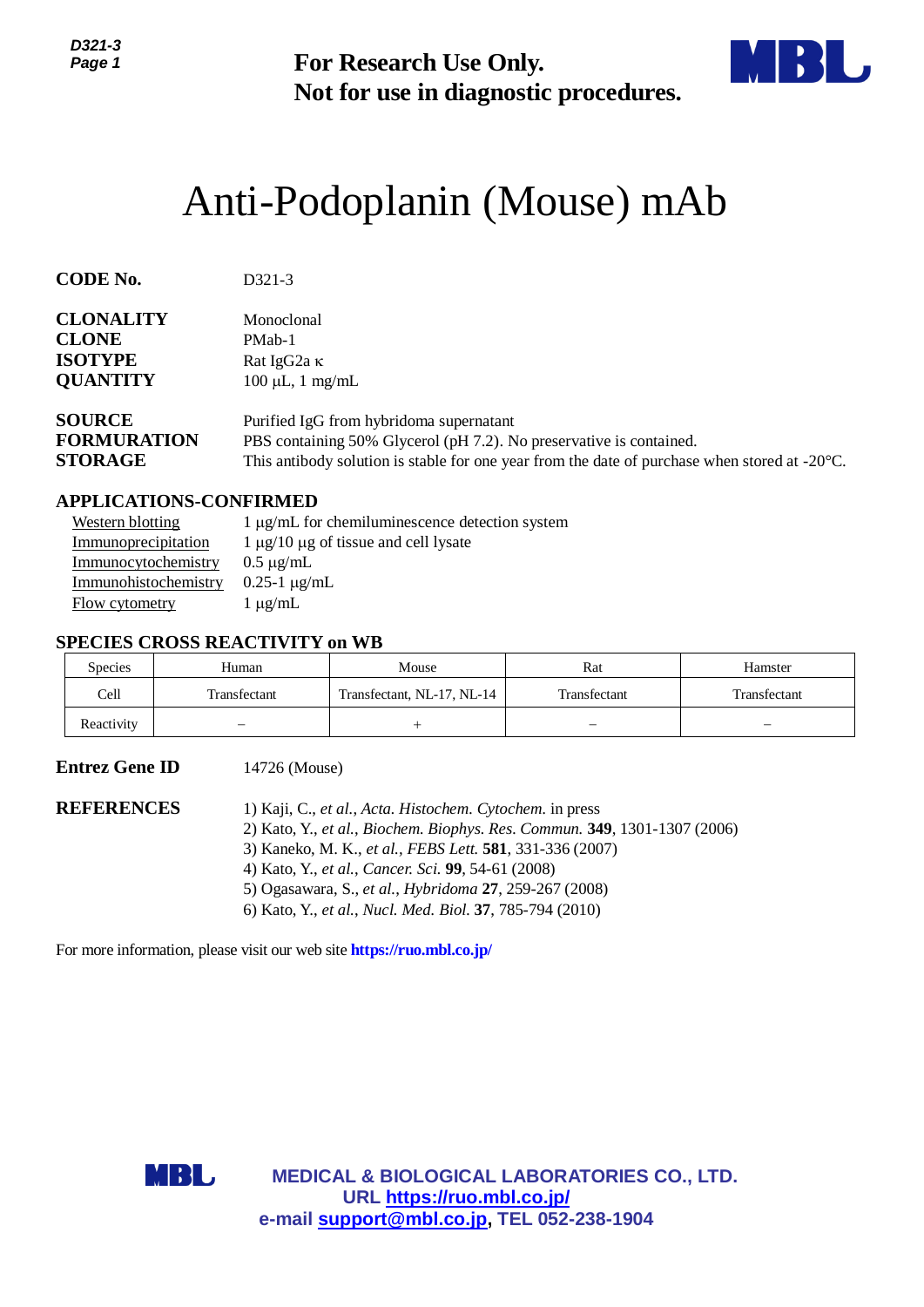*D321-3 Page 2*

# **RELATED PRODUCTS**

D320-3 anti-Podoplanin (Human) mAb (NZ-1.2)<br>D189-1 anti-Aggrus (Podoplanin) (Human) mAb anti-Aggrus (Podoplanin) (Human) mAb (YM-1) D190-3 anti-Aggrus (Podoplanin) (Mouse) mAb (8F11) D190-4 anti-Aggrus (Podoplanin) (Mouse) mAb-FITC (8F11)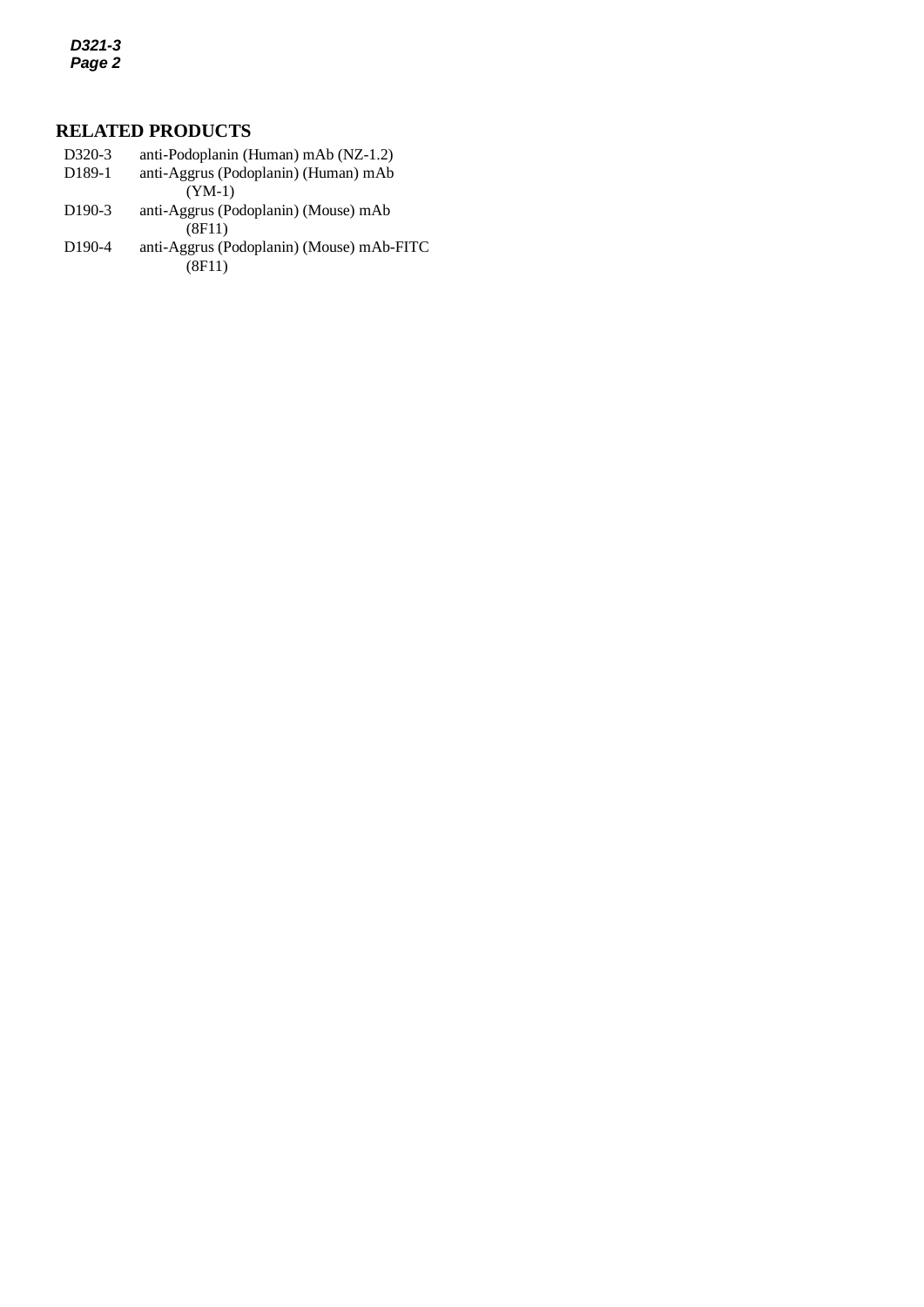# **SDS-PAGE & Western blotting**

- 1) Wash 1 x  $10^7$  cells 3 times with PBS and suspends them in 1 mL of Laemmli's sample buffer, then sonicate briefly (up to 10 sec.).
- 2) Centrifuge the tube at 12,000 x g for 5 min. at  $4^{\circ}$ C and transfer the supernatant to another tube.
- 3) Boil the samples for 3 min. and centrifuge. Load 10  $\mu$ L of the sample per lane in a 1-mm-thick SDS-polyacrylamide gel (12.5% acrylamide) for electrophoresis.
- 4) Blot the protein to a polyvinylidene difluoride (PVDF) membrane at 1 mA/cm<sup>2</sup> for 1 hr. in a semi-dry transfer system (Transfer Buffer: 25 mM Tris, 190 mM glycine, 20% MeOH). See the manufacturer's manual for precise transfer procedure.
- 5) To reduce nonspecific binding, soak the membrane in 10% skimmed milk (in PBS, pH 7.2) for 1 hr. at room temperature.
- 6) Incubate the membrane with primary antibody diluted with 1% skimmed milk (in PBS, pH 7.2) as suggested in the **APPLICATIONS** for 1 hr. at room temperature. (The concentration of antibody will depend on the conditions.)
- 7) Wash the membrane with PBS-T (0.05% Tween-20 in PBS) (5 min. x 3 times).
- 8) Incubate the membrane with the 1:10,000 anti-IgG (Rat)-HRP (MBL; code no. IM-0825) diluted with 1% skimmed milk (in PBS, pH 7.2) for 1 hr. at room temperature.
- 9) Wash the membrane with PBS-T (5 min. x 3 times).
- 10) Wipe excess buffer on the membrane, and then incubate it with appropriate chemiluminescence reagent for 1 min. Remove extra reagent from the membrane by dabbing with paper towel, and seal it in plastic wrap.
- 11) Expose to an X-ray film in a dark room for 3 min. Develop the film as usual. The condition for exposure and development may vary.

(Positive controls for Western blotting; transfectant, NL-17, NL-14)



# *Western blot analysis of mouse Podoplanin*

Lane 1: Parental cell (CHO) Lane 2: mouse Podoplanin/CHO Lane 3: NL-17 Lane 4: NL-14 Immunoblotted with D321-3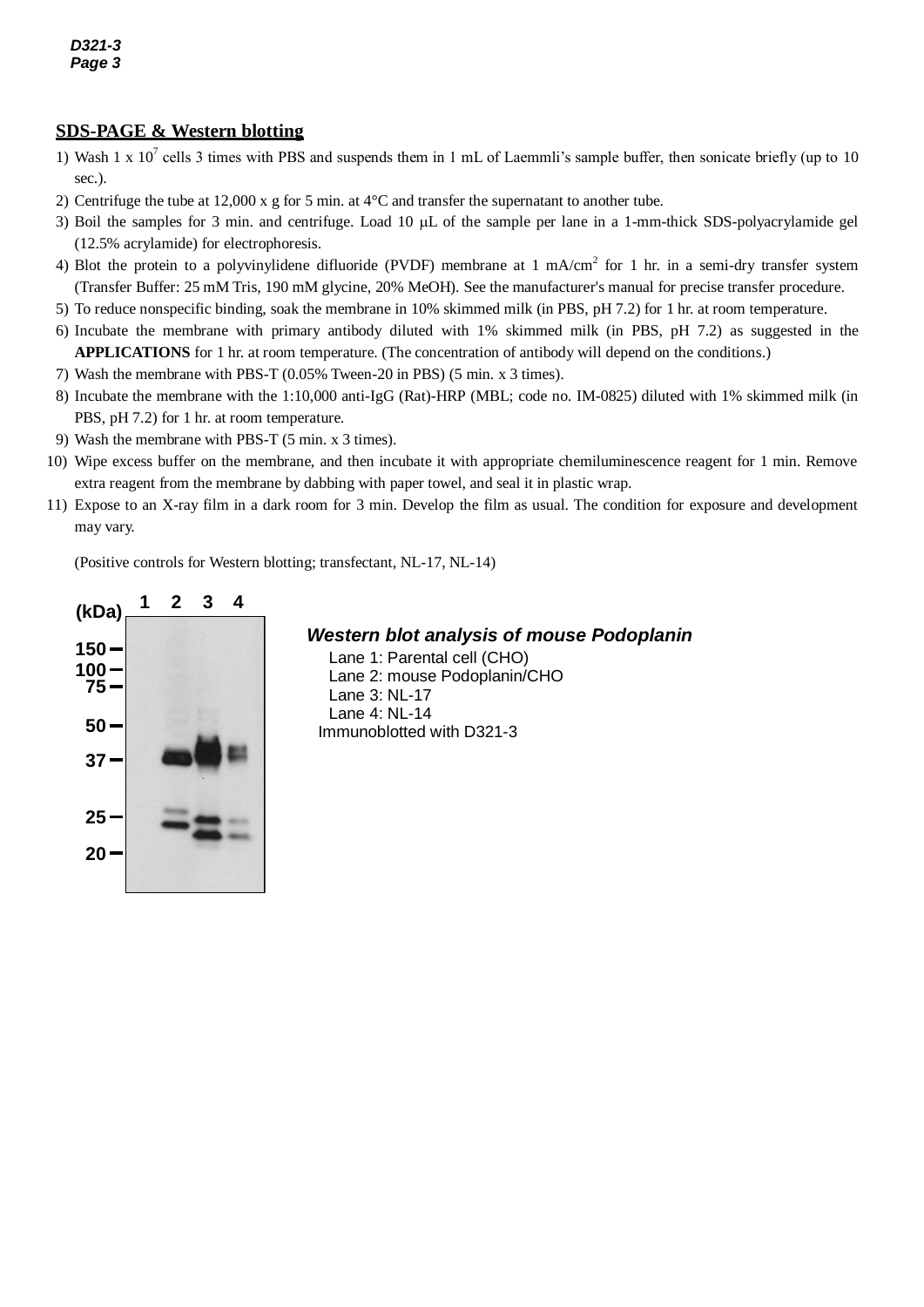#### **Immunoprecipitation**

- 1) Wash 5 x  $10^6$  cells 2 times with PBS and resuspend them with 1 mL of ice-cold Lysis buffer (50 mM Tris-HCl (pH 7.4), 150 mM NaCl, 0.05% NP-40) containing appropriate protease inhibitors, then sonicate briefly (up to 15 sec.). Then, incubate for 15 min. on ice.
- 2) Centrifuge the tube at  $12,000 \times g$  for 5 min. at  $4^{\circ}$ C and transfer the supernatant to another tube.
- 3) Mix 20  $\mu$ L of 50% protein G agarose beads slurry resuspended in 250  $\mu$ L of IP buffer (10 mM Tris-HCl (pH 8.0), 500 mM NaCl, 0.1% NP-40) with primary antibody as suggested in the **APPLICATIONS**. Incubate with gently agitation for 1 hr. at room temperature. (The amount of antibody will depend on the conditions.)
- 4) Wash the beads 3 times with 1 mL of IP buffer.
- 5) Add 250  $\mu$ L of cell lysate (prepared sample from step 2)), then incubate with gentle agitation for 1 hr. at room temperature.
- 6) Wash the beads 6 times with 1 mL of Lysis buffer.
- 7) Resuspend the beads in 20  $\mu$ L of Laemmli's sample buffer, boil for 3 min. and centrifuge.
- 8) Load 10 µL of the sample per lane in a 1-mm-thick SDS-polyacrylamide gel (12.5% acrylamide) for electrophoresis.
- 9) Blot the protein to a polyvinylidene difluoride (PVDF) membrane at 1 mA/cm<sup>2</sup> for 1 hr. in a semi-dry transfer system (Transfer Buffer: 25 mM Tris, 190 mM glycine, 20% MeOH). See the manufacturer's manual for precise transfer procedure.
- 10) To reduce nonspecific binding, soak the membrane in 10% skimmed milk (in PBS, pH 7.2) for overnight at 4°C.
- 11) Incubate the membrane with primary antibody diluted with 1% skimmed milk (in PBS, pH 7.2) as suggested in the **APPLICATIONS** for 1 hr. at room temperature. (The concentration of antibody will depend on the conditions.)
- 12) Wash the membrane with PBS-T (0.05% Tween-20 in PBS) (5 min. x 3 times).
- 13) Incubate the membrane with the 1:10,000 anti-IgG (Rat)-HRP (MBL; code no. IM-0825) diluted with 1% skimmed milk (in PBS, pH 7.2) for 1 hr. at room temperature.
- 14) Wash the membrane with PBS-T (5 min. x 3 times).
- 15) Wipe excess buffer on the membrane, and then incubate it with appropriate chemiluminescence reagent for 1 min.
- 16) Remove extra reagent from the membrane by dabbing with paper towel, and seal it in plastic wrap.
- 17) Expose to an X-ray film in a dark room for 3 min. Develop the film as usual. The condition for exposure and development may vary.

(Positive control for Immunoprecipitation; transfectant)



# *Immunoprecipitation of mouse Podoplanin from*

#### *CHO transfectant*

Lane 1: IP with isotype control (M081-3, 1  $\mu$ g) Lane 2: IP with D321-3, 0.5  $\mu$ g Lane 3: IP with D321-3, 1  $\mu$ g Lane 4: mouse Podoplanin/CHO, whole cell lysate Immunoblotted with D321-3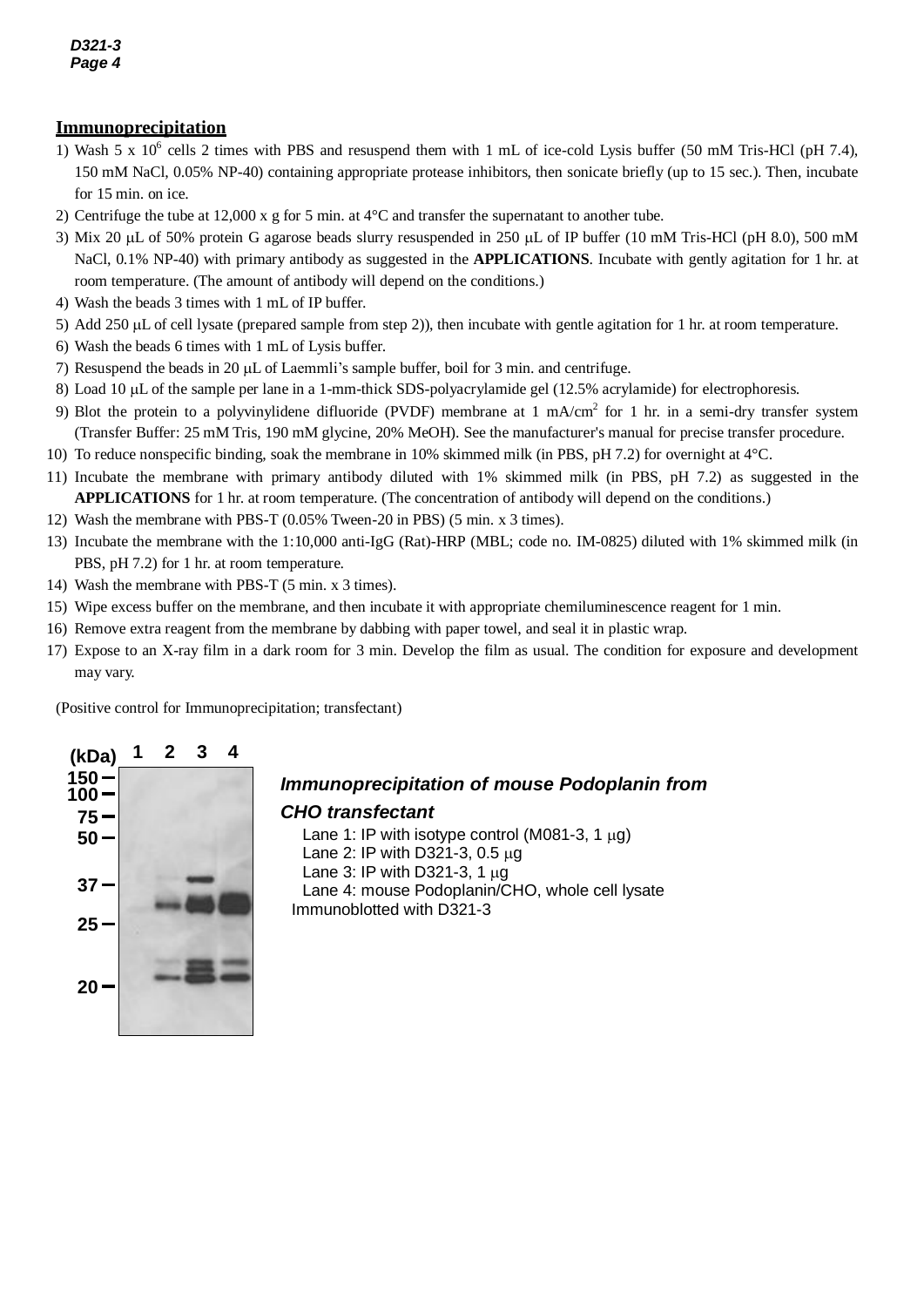#### **Immunocytochemistry**

- 1) Spread the cells on a glass slide, then incubate in a  $CO<sub>2</sub>$  incubator for one night.
- 2) Remove the culture supernatant by careful aspiration.
- 3) Fix the cells by immersing the slide in 4% paraformaldehyde (PFA)/PBS for 5 min. at room temperature ( $20~25^{\circ}$ C).
- 4) Wash the slide 2 times in PBS.
- 5) Add blocking buffer (0.1% normal goat serum /PBS) to the cell and incubate for 30 min. at room temperature.
- 6) Wash the slide 1 time in PBS.
- 7) Add 200  $\mu$ L of the primary antibody diluted with blocking buffer as suggested in the **APPLICATIONS** onto the cells and incubate for 8 hr. at 4°C. (Optimization of antibody concentration or incubation condition is recommended if necessary.)
- 8) Wash the slide 1 time in PBS for 30 min.
- 9) Add 100 µL of 0.1 µg/mL anti-IgG (Rat)-Alexa Fluor®488 (Invitrogen; code no. A11006) diluted with blocking buffer onto the cells. Incubate for 30 min. at room temperature. Keep out light by aluminum foil.
- 10) Wash the slide 1 time in PBS for 30 min.
- 11) Wipe excess liquid from slide but take care not to touch the cells. Never leave the cells to dry.
- 12) Counter stain with DAPI for 5 min. at room temperature.
- 13) Wash the slide 1 time in PBS for 5 min.
- 14) Promptly add mounting medium onto the slide, then put a cover slip on it.

(Positive control for Immunocytochemistry; B16-F10)



*Immunocytochemical detection of mouse Podoplanin in B16-F10* Green: D321-3 Blue: DAPI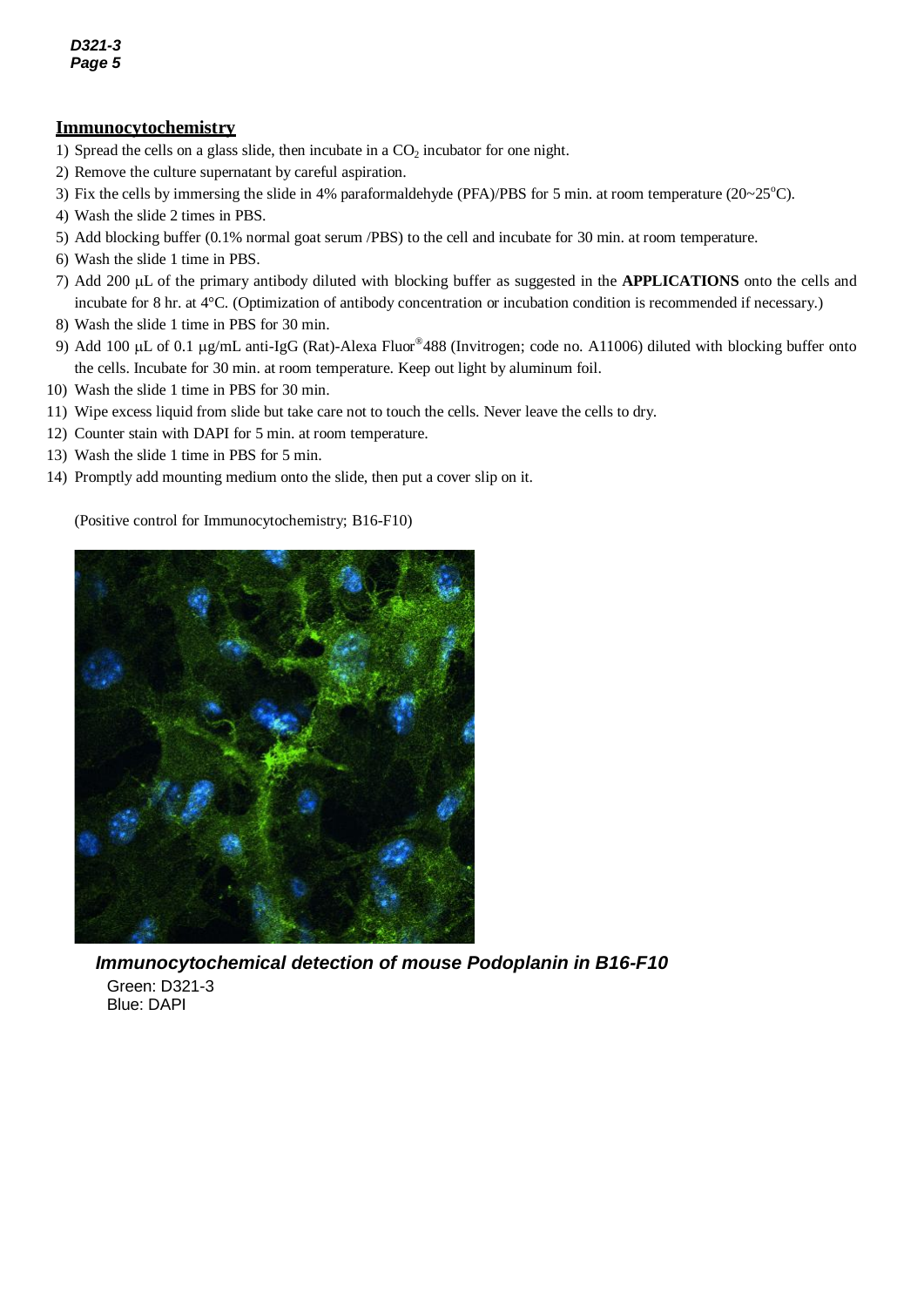# **Immunohistochemical staining for formalin fixed paraffin-embedded section**

- 1) Deparaffinize the sections with Xylene 3 times for 3 min. each.
- 2) Wash the slides with Ethanol 3 times for 3 min. each.
- 3) Wash the slides with PBS 3 times for 3 min. each.
- 4) Remove the slides from PBS, wipe gently around each section and cover tissues with blocking buffer (0.1% normal goat serum /PBS) for 30 min. at room temperature  $(20~25^{\circ}C)$  to block non-specific staining. Do not wash.
- 5) Tip off the blocking buffer, wipe gently around each section and cover tissues with primary antibody diluted with blocking buffer as suggested in the **APPLICATIONS** for 8 hr. at 4°C. (The concentration of antibody will depend on the conditions.)
- 6) Wash the slides 3 times in PBS for 5 min. each.
- 7) Wipe gently around each section and cover tissues with 100  $\mu$ L of 0.1  $\mu$ g/mL anti-IgG (Rat)-Alexa Fluor®488 (Invitrogen; code no. A11006) diluted with blocking buffer. Incubate for 30 min. at room temperature. Keep out light by aluminum foil.
- 8) Wash the slides 3 times in PBS for 5 min. each.
- 9) Counter stain with DAPI for 5 min. at room temperature.
- 10) Wash the slide 1 time in PBS for 5 min.
- 11) Now ready for mounting.

(Positive control for Immunohistochemistry; mouse kidney)



*Immunohistochemical detection of mouse Podoplanin in mouse kidney* Green: D321-3 Blue: DAPI